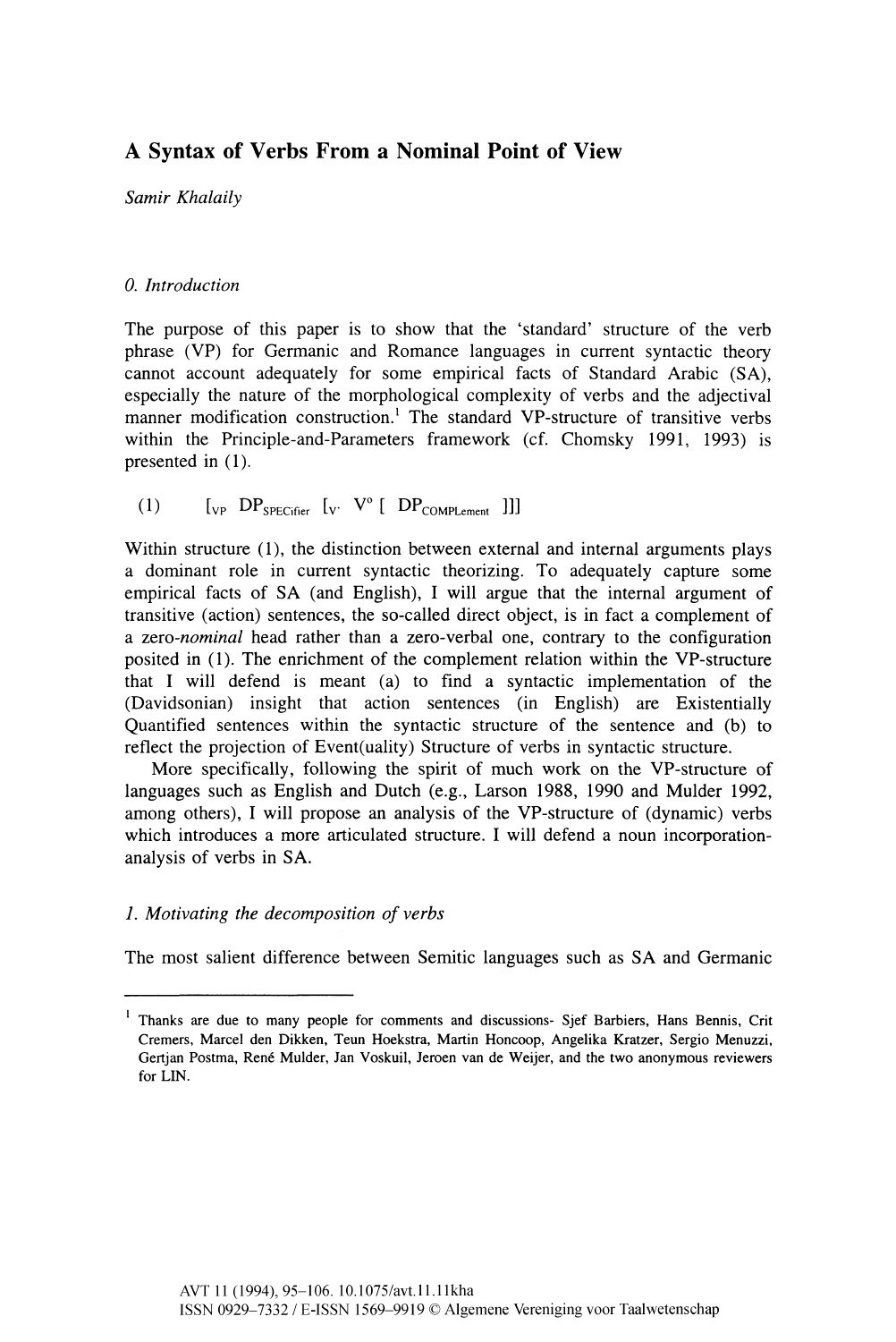languages such as English and Dutch with respect to the morphology of verbs is that the roots of verbs in the former, unlike the latter, never appear autonomously, and this is due to the fact that the constitution of roots of verbs in Semitic languages is purely of (tri-)consonantal nature. The immediate consequence of this difference is that the morphology of Semitic languages, unlike that of Germanic languages, is basically non-concatinative. A decomposition-based analysis of verbs in SA seems to be partly justified on the grounds that in the morphological patterns ( '?al?abniya') of SA both vowels and consonants make distinct contributions to the meaning of the whole complex. Consider for example the sentences in (2), where all the main verbs have the skeleton  $/2$ -1-m $/$  in common with each other, and with the corresponding noun *; ilm* 'science/knowledge':

- (2) a  $i$ alim-a  $i$ aliyy-un l-xabar-a got-knowledge-3MS -Nom the-news item-Acc 'Ali knew the news item.'
	- b ?ulim-a 1-xabar-u was-PASS-known-3MS the-news item 'The news item was/got known.'
	- c  $i$ allam-a Zayd-un  $i$ aliyy-an 1-fann-a taught-3MS -Nom -Acc the-art-Acc 'Zayd taught Ali art.'
	- d ta<sub>i</sub> allam-a *i* aliyy-un 1-fann-a<br>learned-3MS Ali -Nom the-art-*l* -Nom the-art-Acc 'Ali learned art.'
	- e  $2a-\lambda$ lam-a Zayd-un  $\lambda$ aliyy-an ?anna-hu sa-ya-thhab-u CAUS-knew-3MS -Nom Ali -Acc that-him will-leave-3MS 'Zayd informed Ali that he will leave.'

As the glosses indicate, SA seems to grammatically encode tense/aspect, inchoativization, and causativization through vowel and consonant *affixation* to the core nominal roots. In  $(2a)$ , the complex *<i>alim* consists of (at least) the triconsonantal root  $\ell$ *i* $LM$  / and a set of vowels functioning as predicates over the nominal root, namely possession, and perfective past. That vowel melody in SA corresponds to free verbal morphemes in other languages such as English is clearly demonstrated in the verbal passive sentence (2b). The counterpart of the English verbs *teach* and *inform* in SA is realized in causative form, (2c) instantiating the gemination of the second consonant strategy and (2e) the prefixation of the glottal stop one. Interestingly enough, the inchoative counterpart of the causative in (2d) displays an overt morpheme *t* - which is prefixed to the causative complex *¿allam*. These concrete surface complexes are obtained via the amalgamation of the stranded heads through the application of successive cyclic movement of the nominal triconsonantal root.

The second argument for the postulation of more structure in the VP-structure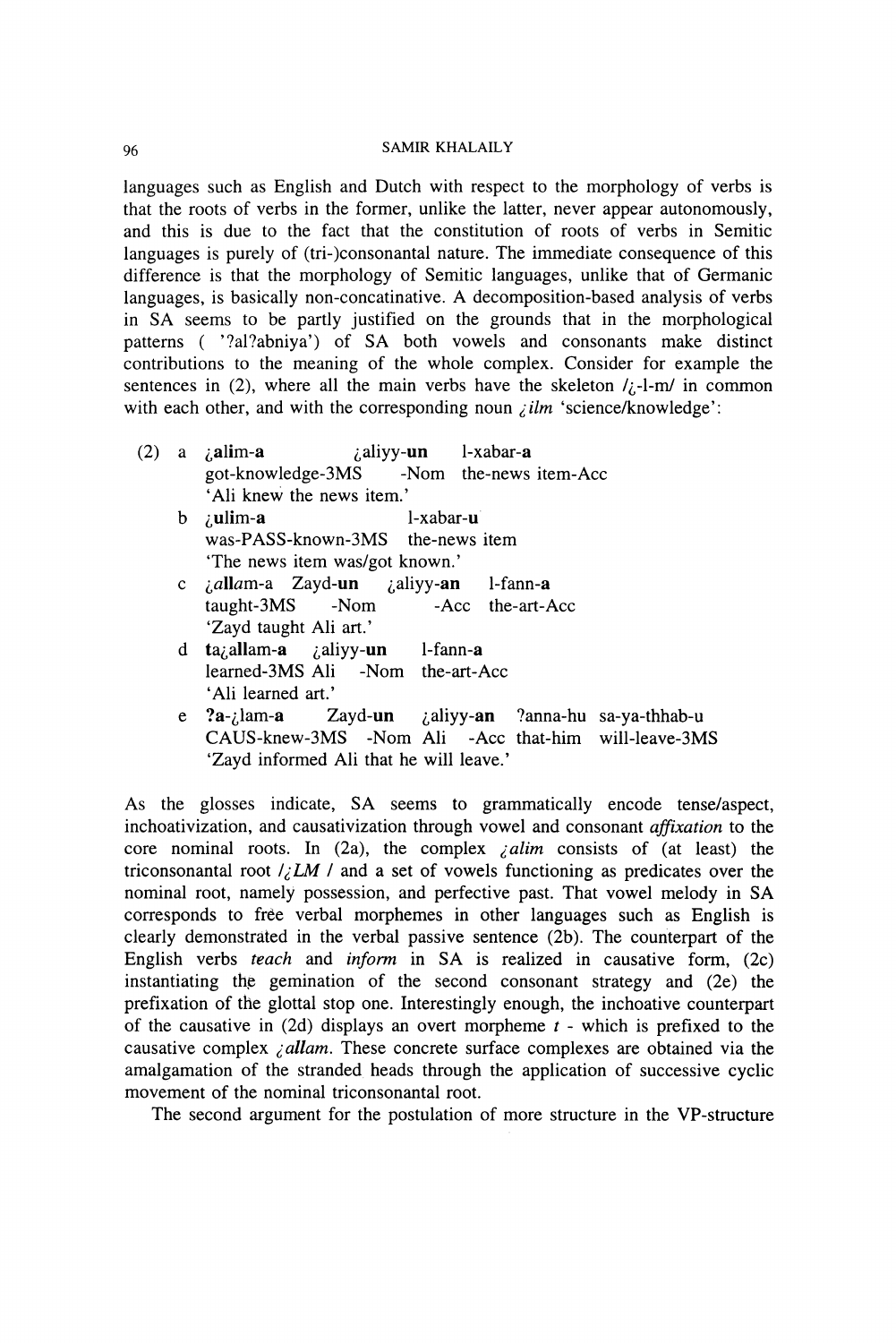is the desire to find a syntactic home for the insight that action sentences involve implicit quantification over events. Davidson (1967: 107,1980: 166-167) suggests to provide each verb of action or change with an event-place in the logical form of English action sentences in order to capture the logic of adverbial modifiers. Under Davidson's proposal that adverbials are predicates of the event argument of the verb, the fact that  $(3)$  entails  $(4)$  and  $(5)$  is easily captured by representing the logical forms of these sentences as (6), (7), and (8), respectively.

- (3) Zayd hit the donkey strongly with a stick.
- (4) Zayd hit the donkey.
- (5) Zayd hit the donkey with a stick.
- (6) (Ee)[ hit (Zayd, the donkey,e)  $\&$  strong(e)  $\&$  with (e, a stick)]
- (7) (Ee) (hit (Zayd, the donkey,e))
- ('There was an event e such that e is a hitting of the donkey by Zayd.')
- (8) (Ee)[ hit (Zayd, the donkey,e)  $\&$  with (e, a stick)]

Davidson, however, does not provide a syntactic source for the presence of (implicit) quantification in action sentences. To my knowledge, Chomskyan generative syntacticians have never tried to project the Davidsonian event variable as a *nominal* maximal projection in the syntactic structure of the sentence. Pollock (1989), for example, argues that the verbal trace in the head-chain at LF provides the event variable for the temporal operator Tense so that a violation of the ban on vacuous quantification would not ensue. The immediate consequence of Pollock's (1989) manoeuvre is that (syntactic) variables can be both of verbal and nominal nature, thus introducing a disjunction in the potential objects that constitute a variable. If we, however, adopt the assumption that variables in natural language are nominal in nature on conceptual and empirical grounds, we need to find a nominal argument position in the VP-structure of the verb. Our strategy of decomposing action verbs such as *Darab* 'hit' into two lexical predicates allows us to substantiate the claim that *Darab* is in fact a three-place predicate rather than two-place one. Moreover, if we assume that the head-chain at LF is in fact *nominal* rather than verbal by virtue of the fact that the nominal features of the foot of the chain percolates up, we can ascribe a variable status to the nominal head that has to be bound by the temporal operator encoded in Tns to prevent a violation of the ban on vacuous quantification.

The third argument for the decomposition of (at least dynamic) transitive verbs comes from the fact that we can naturally account for the syntactic projection of manner adverbs of the kind adjective+*ly* in English. If we decompose transitive verbs such *cut* and *package* into two heads, one corresponding to an abstract activity verb (i.e. DO/ACT), the other to a resultative noun, we can provide two possible adjunction/modification sites, either the constituent that denotes the activity/process subevent (i.e. VP), or the constituent that denotes the resulting stative subevent (i.e. NP). Angelika Kratzer (p.c.) has suggested to me that the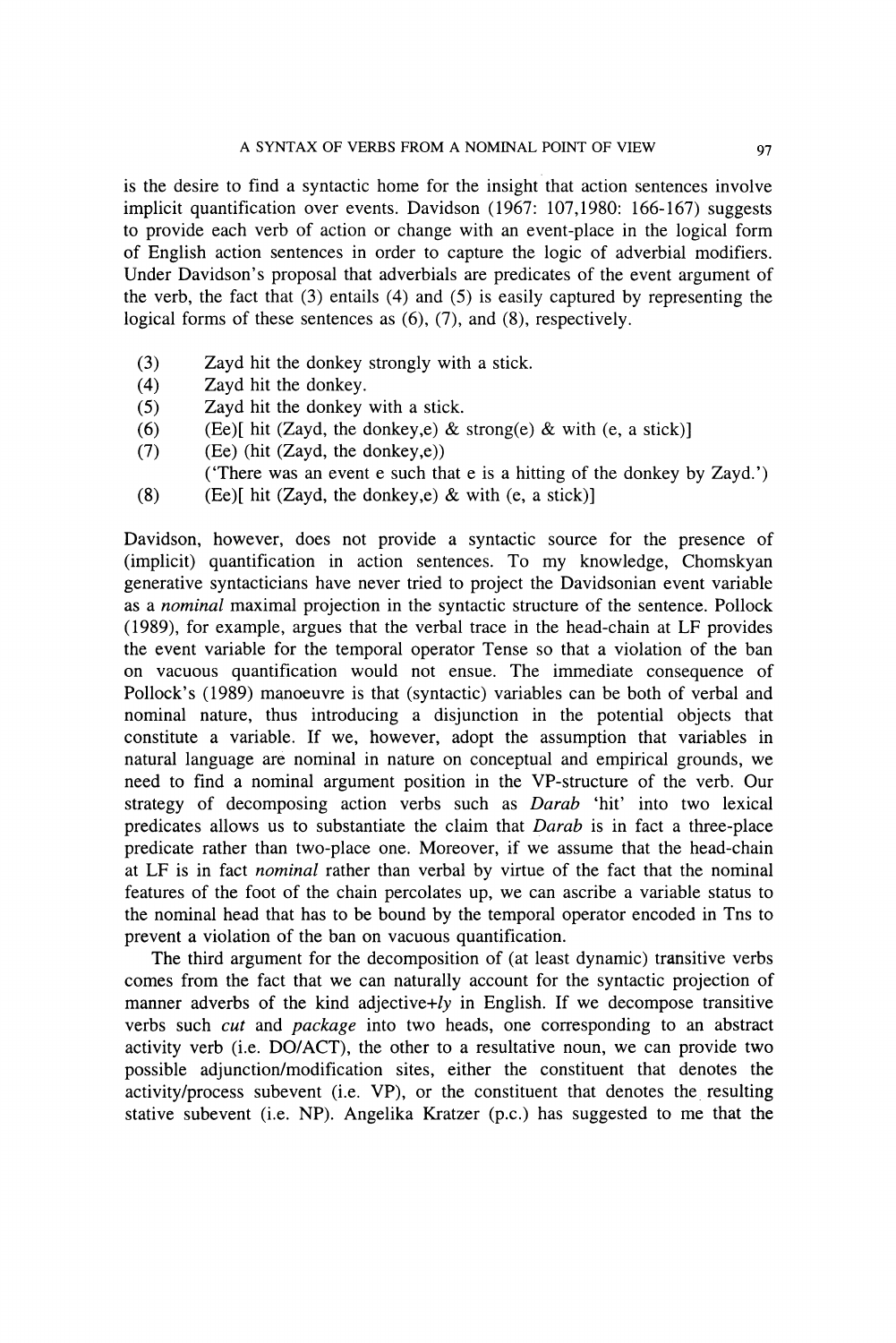adverbs in (9) are modifiers of the result of the activity rather than the activity itself.

- (9) a Jan cut the union *coarsely.* 
	- (cf. The cutting of the onion by Jan was coarse.)
	- b Jan packed the parcel *nicely.*  (cf. The packing of the parcel by Jan was nice.)

In (9a), the adverb *coarsely* modifies the result of a cutting of the onion by Jan; in (9b), the adverb *nicely* modifies the result of the action in which there was an activity of packing of the parcel by Jan and the result of that activity was nice. If this observation is correct, the internal event structure of dynamic verbs of Pustejovsky (1991), given in (15) below, is rightly mirrored in the syntax, because the suffix *-ly* could be taken as the counterpart of the SA reduplicated noun that heads the result noun phrase and the adjective *coarse /nice* is Chomsky-adjoined directly to the result NP complement of the activity verb at the underlying structure, as (12) and (19) below illustrate. Note that manner adverbs do not always characterize the result of the activity described by the verb as in (9a-b). Often, they do predicate something of the activity described by the verb, as expected under a Davidsonian analysis. This is shown in (10a-b):

(10) a Jan chopped the onions *carefully.*  b Jan packed the parcel *slowly.* 

## 2. *The NOVH and the supporting evidence*

*2.1. The VP Structure in SA: the NOVH.* In this subsection, I will consider the claim that the VP-structure of transitive dynamic verbs such as the SA verb *Darab* ('hit') requires the NOVH. I propose that the VP-structure of *Darab* in (11) must (minimally) look like (12).

- (11) Darab-**a** Zayd-**un** 1-Himaar-a hit-PST-3MS -Nom the-donkey-Acc 'Zayd did a hit of the donkey / hit the donkey.'
- (12)  $\left[\begin{array}{cc} V_P \text{DP}_{ext} \text{ (Subj) } & V^{\circ} \text{ (=DO)} \end{array}\right]_{N\text{Pintl}} N^{\circ}$  (= resultative)  $\left[\text{DP}_{int2} \text{ (O) and } V^{\circ} \text{ (in the image)}\right]_{N\text{Pintl}}$

I take the head V° to represent an (abstract) activity verb selecting two arguments, the initiator DP<sub>ext</sub> subject Zayd being projected into the syntax as an external argument, and the resulting stative subeventual complement  $NP<sub>int</sub>$  which is an internal argument of  $V^{\circ}$ . The head  $N^{\circ}$  of the  $NP_{int}$  complement selects one argument, the DP<sub>int2</sub> complement *l-Himaar-a* 'the donkey' which delimits/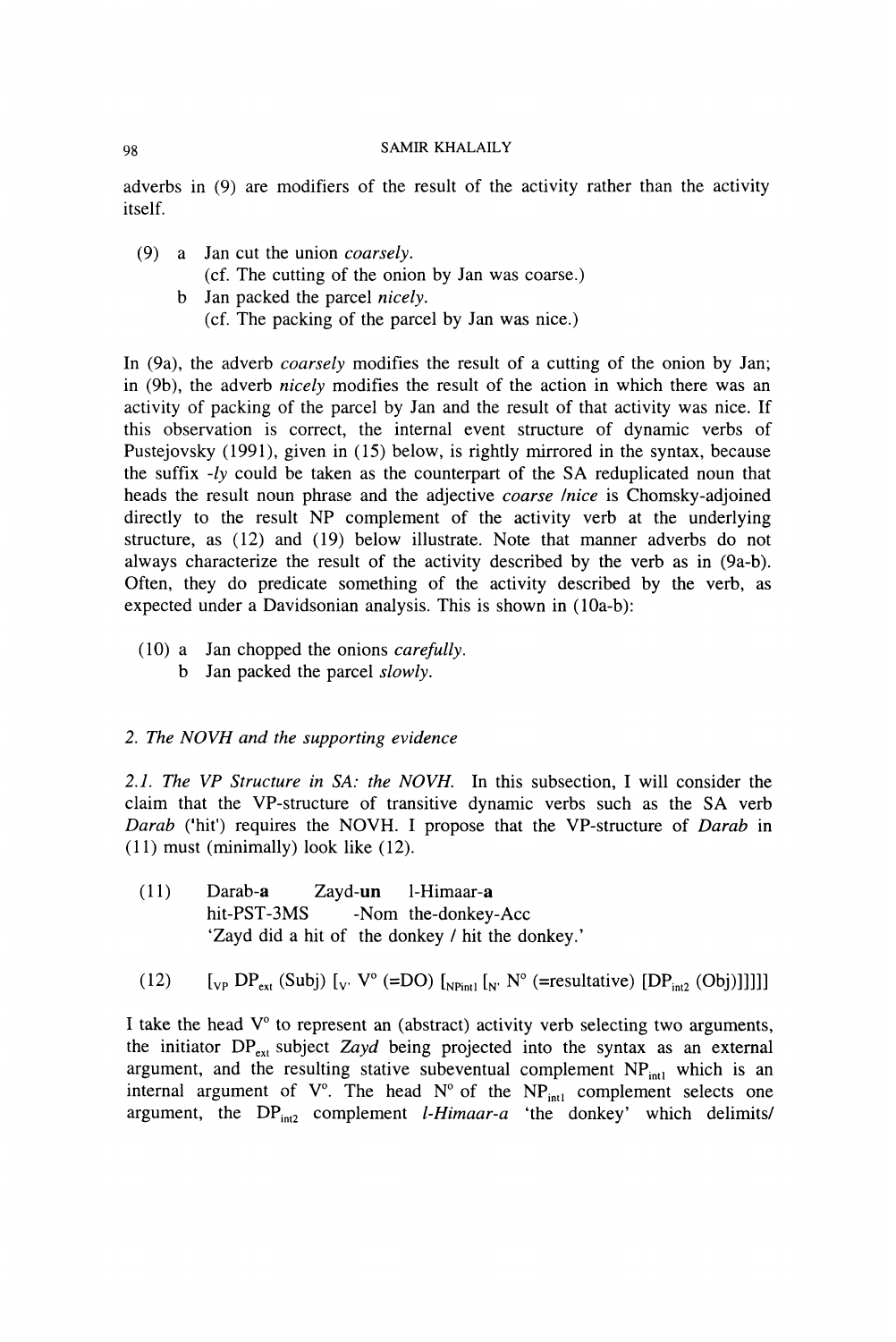measures out the hitting event performed by Zayd, and is projected as the COMPL of  $N^{\circ}$  The head  $V^{\circ}$  enters into a selection relation with the head of its complement NP, which is filled with the eventive *nominal* root /*Drb* /*.* The concrete surface verbal complex *Darab* is obtained via the amalgamation of the zero-level heads through the application of successive-cyclic movement of the eventive triconsonantal root originating as the head of the  $NP<sub>int</sub>$  complement. Thus, sentences such as (11) roughly mean that Zayd performs an activity that brings about the resulting state in which the donkey is hit in the past.<sup>2</sup>

One crucial point of our proposal concerns the fact that the so-called direct object is projected as the complement of  $N^{\circ}$  rather than its specifier. The main reason has to do with the fact that overt epistemic verbs such as ?*alm* 'know' originate from nouns that select a CP argument and CPs normally do not occupy the external argument position of lexical categories. This is illustrated in (13).

(13) 
$$
[{}_{VP}DP_{ext} [V^{\circ}(-HAVE) [{}_{NPint1} [{}_{N}N^{\circ} [{}_{CPint2} that S]]]]]
$$

As indicated (implicitly) in (13), I take epistemic verb construction to be a sort of inalienable possession verb construction underlyingly. The VP is headed by an abstract possessive verb which selects two arguments, the possessor/experiencer subject being projected into the syntax as an external argument and the possessed mental state denoted by the  $NP<sub>int</sub>$  complement as an internal argument. The head of  $NP<sub>int</sub>$  selects a CPint2 as a complement, which identifies the content of the mental state denoted by the nominal head. Moreover, the plausibility of the assumption that the direct object is projected into a complement position rather than a Spec position comes from the fact that the so-called small clauses selected by perceptual verbs, exemplified in (14), cannot occupy the external position of the perceptual N°, since they are clausal constituents of the category AgrP (see Khalaily 1992).

(14)  $ra?a-a$  Zayd-**un**  $\left[\int_{SC} \right]$  *i* aliyy-an  $ya-\iota$  bur-**u** sh-shaari $\iota$ -a ] saw-3MS -Nom -Acc 3MS-cross-3MS the-street-Acc 'Zays saw [sc Ali cross the street].'

The internal structure of the  $NP<sub>int</sub>$  complement of  $V<sup>o</sup>$  constitutes neither a problem for Case theory nor for the Projection Principle and the Theta-Criterion of Chomsky (1981).

If we assume, following Baker (1988), that a NP whose head noun is incorporated does not need to receive Case, the  $NP<sub>int</sub>$  complement can pass the

 $2$  There is one point of our proposal that I will not provide full justification for, and that is the fact that the complement of the head  $V^{\circ}$  is not a determiner phrase (DP) whose head  $D^{\circ}$  filled with an overt element, because such state of affairs would block both head movement of  $N^{\circ}$  across a filled  $D^{\circ}$  and XP- movement of  $DP_{\text{int2}}$  outside a DP complement of  $V^{\circ}$ .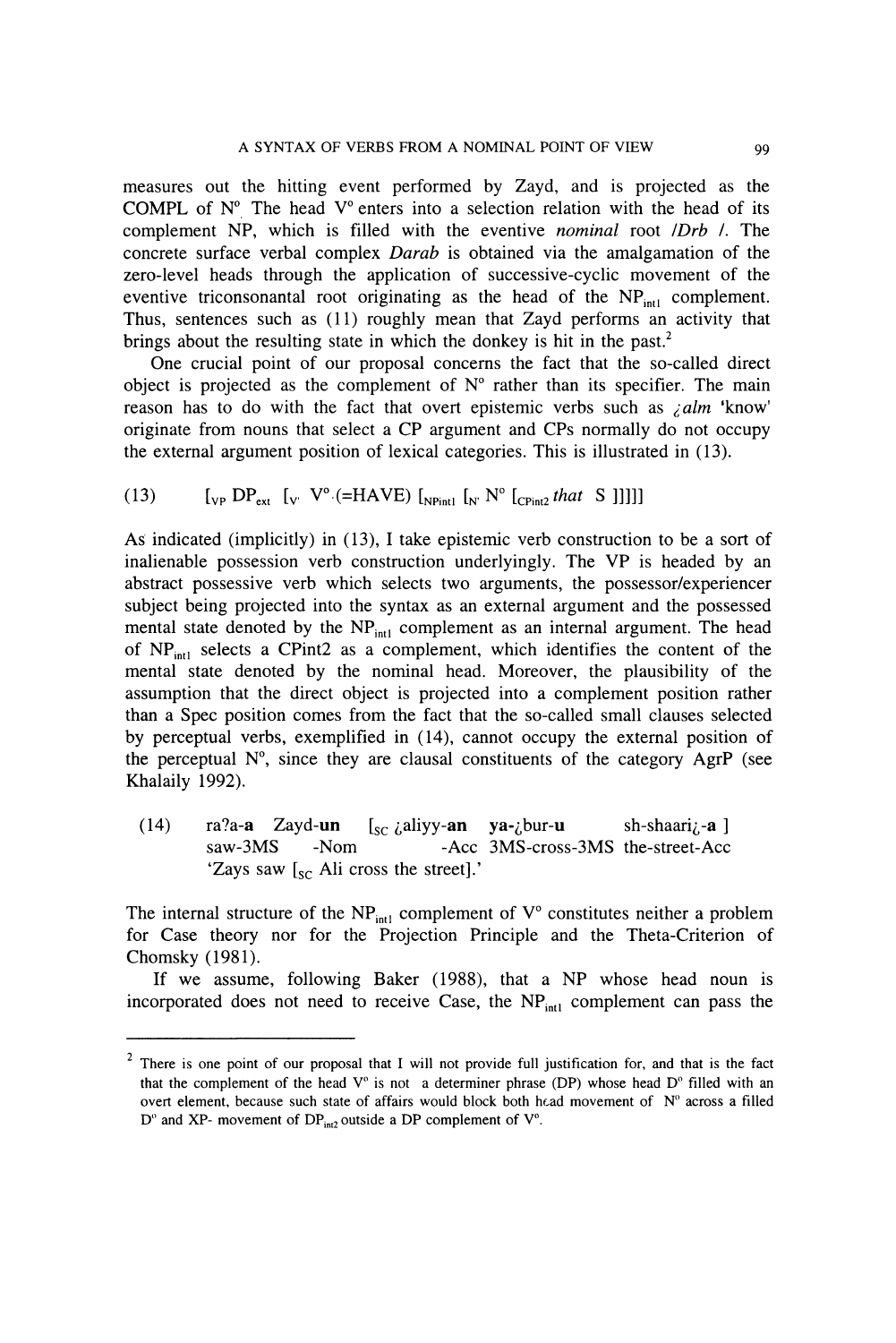Case Filter through head incorporation into the verb. Moreover, under the assumption that Structural Case is licensed exclusively through Spec-Head agreement of functional projections, we are forced to allow the complement  $DP<sub>int2</sub>$ to move into the Spec of  $Agr_0$  to check/ receive its Objective Case.

As far as the Projection Principle and the Theta-Criterion are concerned, the postulation of two internal complements is not problematic, since the decomposition of the complex *Darab* into two lexical heads, one verbal the other nominal, guarantees the satisfaction of the Projection Principle, which requires that the theta (or lexical) structure of lexical items be directly mapped into phrase structure at each level: D-structure, S-structure, and LF. The presence of the nominal trace after noun incorporation preserves the lexical property of  $V^{\circ}$  and the presence of the  $DP_{int2}$  the selectional property of  $N^{\circ}$ .

The VP-structure in (12) clearly has advantages over the one in (1). It encodes the event structure of accomplishment in almost a transparent way. The assumption that all accomplishments are semantically analyzed as involving two subevents, an initial dynamic subevent and a resulting stative subevent ( cf. Pustejovsky 1991), as shown in (15), is mirrored in (12).

(15) Event = Activity  $\&$  (Change of) State

The activity subevent corresponds to the verbal component of (12) and the nominal one to the resulting stative subevent. Our VP-structure also captures the fact that the activity denoted by the abstract  $V^{\circ}$  <sub>DO</sub> is logically prior to the stative resulting subevent denoted by the  $NP<sub>int</sub>$  complement. The head  $V<sup>o</sup>$  selects the head of NP<sub>intl</sub> complement and not vice versa. The decomposition of the verb allows us to project the obligatory arguments aspectually: the initiator argument of the complex event in (11) is aspectually more prominent than the object argument of the resulting state by virtue of the fact that the former belongs to the *first*  subevent and the latter to the *second* one.

*2.2. Evidence From Manner Adjectival Modification.* One piece of evidence for the incorporation of the nominal root into the selecting  $V^{\circ}$  in (3) comes from the obligatory phonological realization of the incorporated noun in manner modification, as shown in  $(16)^3$ 

Interestingly enough, the obligatory phonological realization of the incorporated noun in manner modification also shows up in stative verbs, as exemplified in (i-ii).

<sup>(</sup>i) ?aHabb-a Zayd-un Yasmin-a Hubb-an *i*uthriyy-an loved-3MS -Nom -Acc LOVE-Acc pure -Acc 'Zayd loved Yasmin platonicly.'

<sup>(</sup>ii) kariH-a Zayd-un Yasmin-a kurH-an shadiid-an hated-3MS -Nom -Acc HATE-Acc strong-Acc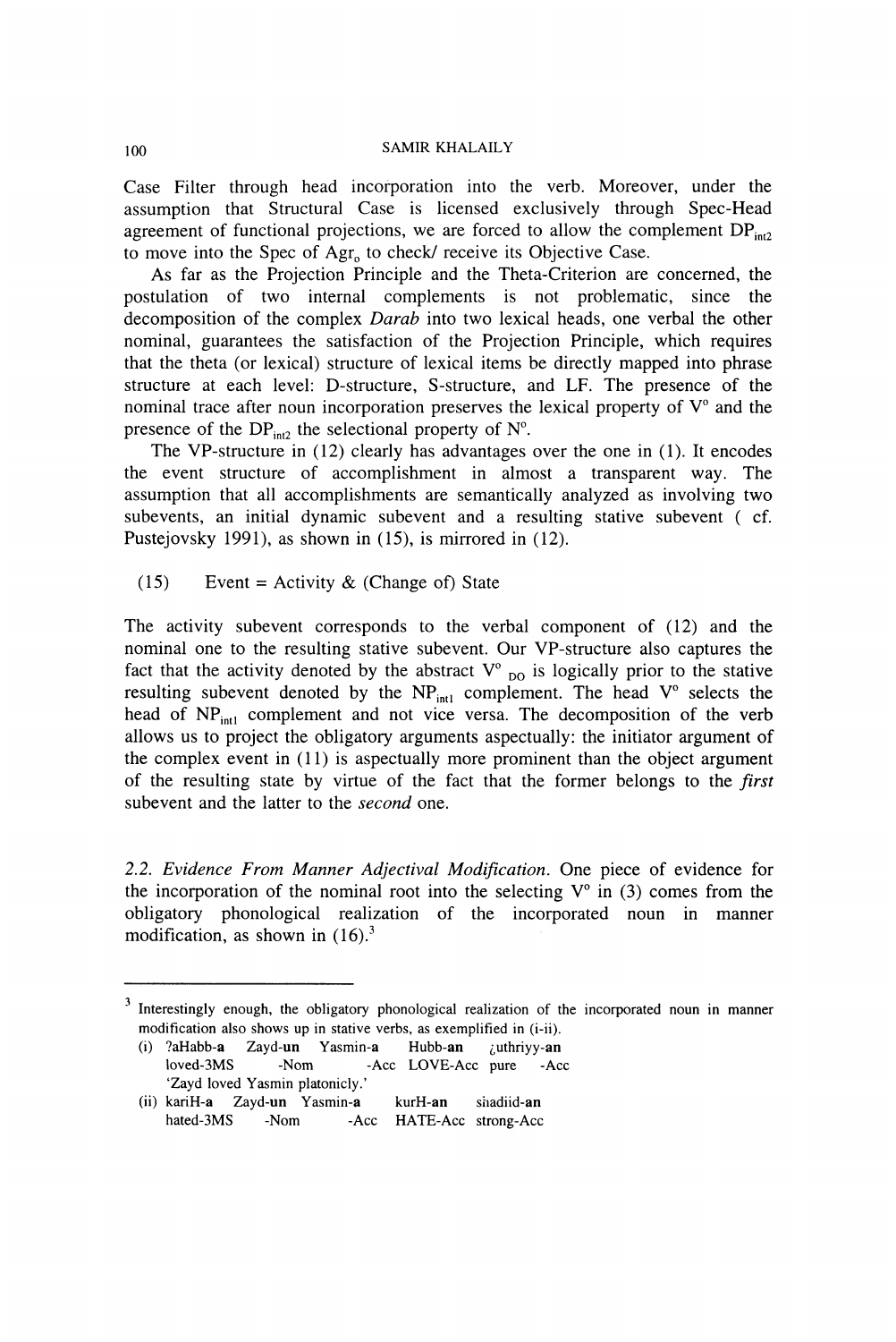|                                      |  | $(16)$ a Darab-a Zayd-un l-Himmar-a                           |  | *(Darb- <b>an</b> )qawiyy- <b>an</b> |  |
|--------------------------------------|--|---------------------------------------------------------------|--|--------------------------------------|--|
| hit-PST-3MS                          |  | -Nom the-donkey-Acc HIT-Acc strong-Acc                        |  |                                      |  |
|                                      |  | 'Zayd gave the donkey a strong hit/ hit the donkey strongly.' |  |                                      |  |
|                                      |  | b *Darab- <b>a</b> Zavd-un l-Himmar-a                         |  | Rafs-an qawiyy-an                    |  |
|                                      |  | hit-PST-3MS -Nom the-donkey-Acc Kick-Acc strong-Acc           |  |                                      |  |
| 'Zayd hit the donkey a strong kick.' |  |                                                               |  |                                      |  |

The remarkable fact about (16) is that the event modification of the action denoted by the complex word *Darab* is *adjectival* rather than adverbial.The presence of the adjectival modifier *qawiyyan* 'strong' in the sentence necessitates the obligatory realization of the eventive noun *Darban* 'HIT'. Adjectival modification of nouns in both English and SA requires the overt presence of the noun, as demonstrated in (17).

(17) \*(?al-rajul) 1-mariiD the-man the-sick 'The sick \*(man)'

The first thing to notice about (16) is that the hypothesis that word formation may take place in a presyntactic morphological component as an alternative to the syntax of noun incorporation (NI) *à la* Baker (1988) cannot be maintained. To demonstrate this, let us assume for the sake of argument that the VP of the complex word *Darab* at D-structure looks like the configuration in (18).

 $(18)$   $[v_P Zayd] [v_V] [v_N^{\circ} + V^{\circ} = Darab$   $[v_P]$ <sub>DPint</sub> *l* -*Himaar* ]]]]

If we take  $(18)$  to be the correct VP-structure of the relevant part of  $(16)$ , it does not seem to be possible to account for the fact that adjectival modification in SA requires the overt realization of the eventive noun *Darb* 'HIT' in the sentence. We cannot establish a relation between the nominal subpart of the higher  $V^{\circ}$  and the reduplicated noun in (16) because of opaqueness of words. Moreover, if adjunction is a syntactic process rather than a lexical one, it is not clear how the presyntactic approach to word formation would predict the reduplication of the noun in adjectival modification. This fact remains a mystery under this approach.

The syntactic head-to-head movement offers a more promising alternative, however. A way to capture the fact about adjectival modification is to argue that the incorporated eventive N° *Darb* leaves a **copy** in its base position as in Chomsky's (1993) theory of XP-(= maximal projection) movement, as a last resort to get to a well-formed structure for adjectival modification.<sup>4</sup> The AgrsP-

**<sup>&#</sup>x27;Zayd hated Yasmin strongly.'** 

**Thus, the NOVH should carry over to stative verbs, as well.** 

<sup>&</sup>lt;sup>4</sup> I believe that we can attribute the appearance of cognate objects in English only when modified,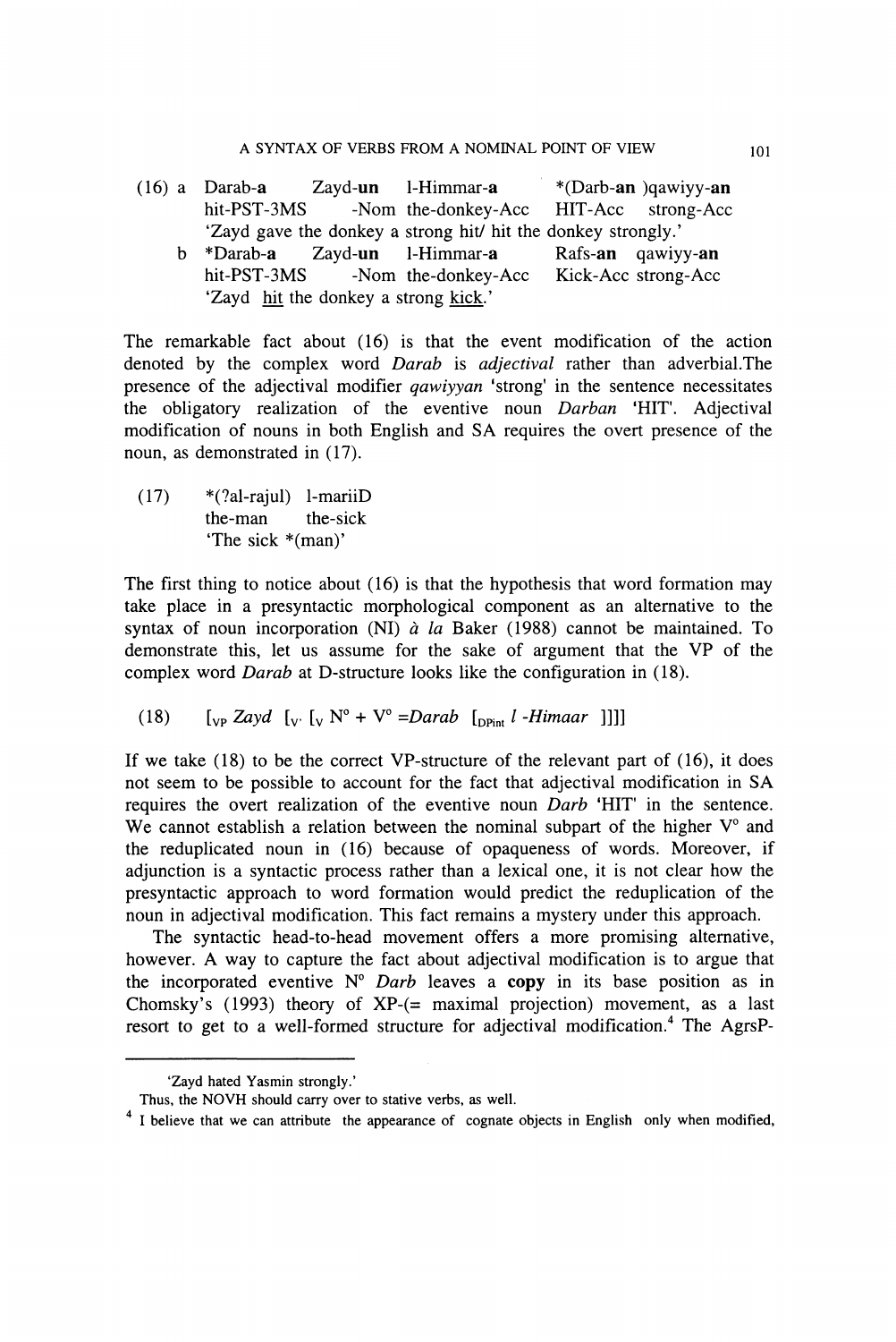structure of (16) at S-Structure is given in (19).

(19)  $\left[\begin{matrix} \n\sqrt{P} & \n\end{matrix}\right]$   $\left[\begin{matrix} V' & \n\end{matrix}\right]$   $\left[\begin{matrix} \n\sqrt{P} & \n\end{matrix}\right]$   $\left[\begin{matrix} N^0 = Dark & \n\end{matrix}\right]$   $\left[\begin{matrix} \frac{1}{N} & \n\end{matrix}\right]$   $\left[\begin{matrix} \frac{1}{N} & \n\end{matrix}\right]$   $\left[\begin{matrix} \frac{1}{N} & \n\end{matrix}\right]$   $\left[\begin{matrix} \frac{1}{N} & \n\end{matrix}\right]$   $\left[\begin{matrix} V' & \$ 

The thematic subject *Zayd-un* and the so-called direct object *l-Himaar-a* target their designated positions, the SpecTnsP and SpecAgr<sub>a</sub>P, respectively, for Caseassignment/checking. A crucial argument in favour of the claim that  $DP_{in2}$  must move into the  $SpecAgr_0$  at S-Structure comes from strings such as (20).

N*°=Darb* <sup>j</sup>-**an** [DPint2 tk ] [AP *qawiyy* -**an**]]]]]]]]]]

(20) \*Darab-a Zayd-un Darb-an qawiyy-an l-Himaar-a hit-PST-3MS -Nom hitting-Acc strong-Acc the-donkey-Acc 'Zayd did the donkey a strong hit/ hit the donkey strongly.'

Under our analysis of (16), the ungrammaticality of (20) is predicted: The complement of N°, *l-Himaar-a* remains in situ, resulting in a violation of the Case Filter. To rule the string in (20) in, the complement of  $N^{\circ}$  must target an accusative Case-position to recieve/ check its Case. If we assume, following Chomsky (1993), that Structural Case is checked under Spec-head agreement,  $DP<sub>int2</sub>$  must raise into the SpecAgr<sub>o</sub>. What is more interesting is the fact that even if we assume that the  $DP<sub>int2</sub>$ *l-Himaar* in (20) occupies the SpecAgr<sub>o</sub>P-position, the adjunction position for manner adjectives in SA cannot be higher than the constituent that denote the resulting stative subevent (i.e. the  $NP_{int}$ ), and hence the copy of the incorporated noun which occupies the foot of the head chain shoud remain adjacent (at PF) to the adjective, cf. (21):

(21) a \*Darab-a Zayd-un Darb-an l-Himaar-a qawiyy-an hit-PST-3MS -Nom HIT-Acc the-donkey-Acc strong-Acc 'Zayd did the donkey a strong hit/ hit the donkey strongly.' b \*Darab-a Zayd-un qawiyy-an l-Himaar-a Darb~an hit-PST-3MS -Nom strong-Acc the-donkey-Acc HIT-Acc

That the SpecVP, *Zayd-un,* also needs to move to its designated Case-position to receive/check its Case in the SpecTnsP-position is evident from strings such as (22).

as exemplified in (i-iii), to the fact that a well-formed structure for adjectival modification is satisfied.

<sup>(</sup>i) Zayd died \*(a gruesome) death.

<sup>(</sup>ii) Zayd died (\* a gruesome).

<sup>(</sup>iii) \*Zayd died a death.

Therefore, the modification of the complement reation in (11) should carry over to English, as well.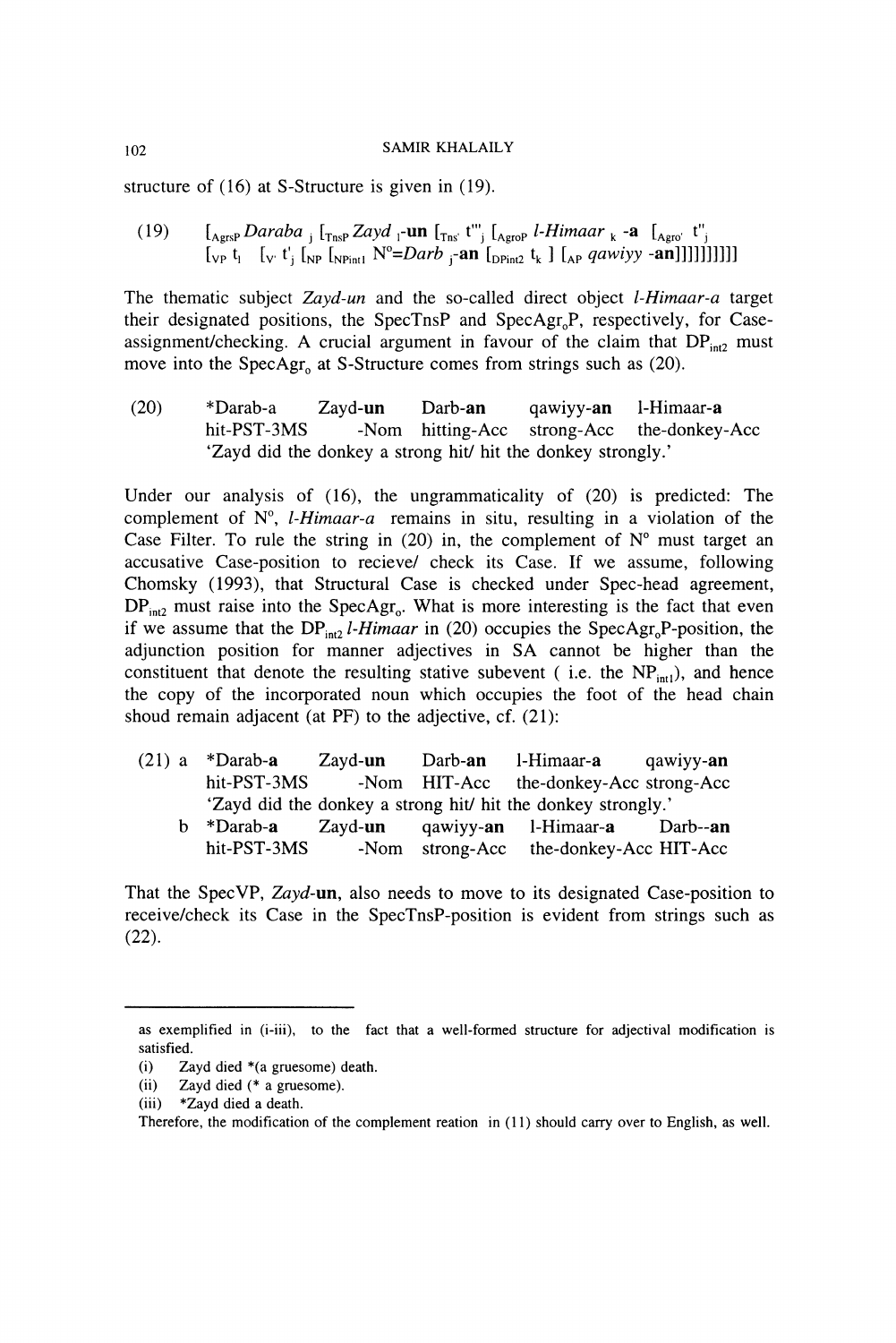(22) \*Darab-a 1-Himaar-**a** Zayd-**un** Darb-an qawiyy-an HIT-Acc strong-Acc 'Zayd did the donkey a strong hit/ hit the donkey strongly.'

The thematic subject in (22) has not moved to its designated Case-position, the SpecTnsP, resulting in a violation of the Case Filter (cf. also Khalaily 1994).

A further correct prediction that our proposed account of (16) makes is that when the modification of the event denoted by the complex *Darab* is encoded via a prepositional phrase (PP) rather than an AP, the NI of the eventive noun does not leave a copy, as shown in (23b).

- (23) a Darab-**a** Zayd-**un** 1-Himaar-**a** [<sub>PP</sub> bi qiwwat-in] hit-PST-3MS -Nom the-donkey-Acc with strength-Gen 'Zayd did the donkey a hit with strength / hit the donkey strongly.' b \*Darab-a Zayd-un 1-Himaar-a Darb-an bi qiwwat-in
	- hit-PST-3MS -Nom the-donkey-Acc HIT-Acc with strength-Gen 'Zayd hit the donkey with strength.'

The Palestinian Arabic data in (24) seem to sugest that languages show variation with respect to the question whether or not adjectival modification require the overt lexicalization of the modifiee.

(24) Ziid Darab 1-Hmaar **(Darb)** ?awi hit-3MS the-donkey HIT strong 'Ziid hit the donkey strongly.'

Our proposed account of the adjectival modification in (16) is further confirmed by the fact that the morphological case that appears on both the eventive noun and the adjective is the accusative one. This fact suggests that the activity verb  $V^{\circ}$ is endowed with the capicity of assingning inherent case to its thematic  $NP_{int}$ complement. The morphological case on the adjective can be accounted for if we assume that the case features that the NP receive percolates down to its head and the AP adjoined to it.

If our account of the derivation of dynamic verbs with respect to adjectival modification is correct, we predict other languages to show similar phenomena. The English light verb construction provides further evidence for our proposal.

*2.3. Evidence from light verb construction in English.* Before we get into the light verb construction in English, I want to show that our proposal predicts manner adjectival construction in SA to exhibit the definiteness effect (DE), on a par with the DE that shows up in existentials, as shown in (26).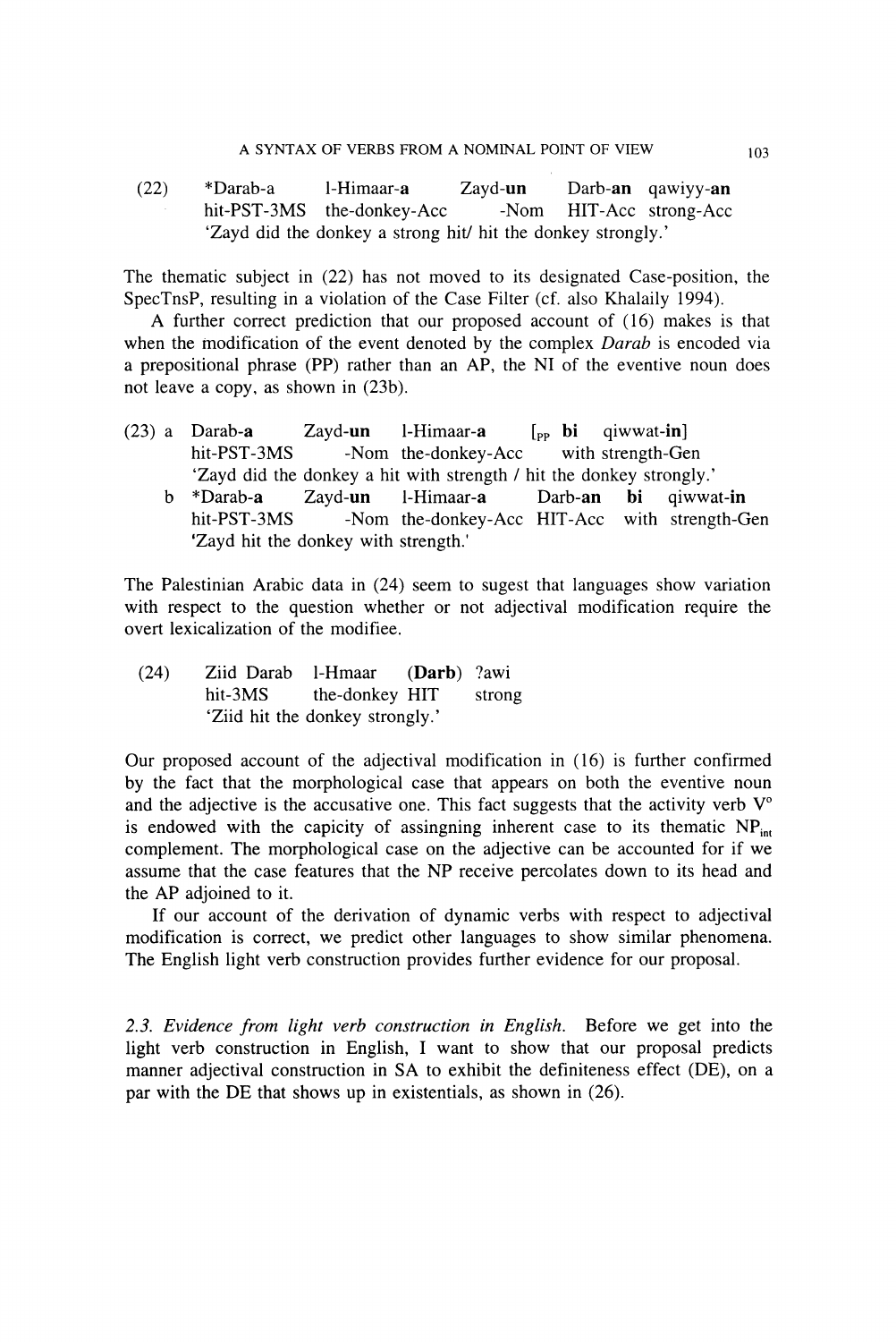- (26) a \*Darab-**a** Zayd-**un** 1-Himaar-**a D**-Darb-**a**/ **kull-i** Darb-**i**  hit-PST-3MS -Nom -Acc the-HIT-Acc every-Gen HIT-Gen '\*Zayd did the hit/every hit of the donkey.'
	- b \*There is the man/every man in the garden.

When the eventive noun gets lexicalized, it cannot be closed off by the strong determiner *?al 'the'* or the quantifier *kull* 'every'. The DE shown in (26a) can be explained as follows: first, we can argue that the presence of the  $D<sup>o</sup>/Quantifier$ necessarily blocks the incorporation of the eventive noun *Darb* into the (abstract) V°-position, thus giving rise to no copy because the head incorporation of *Darab*  could not go through. Secondly, even if *Darab* were incorporated into the activity verb DO, the fact that eventive noun cannot be closed off by a strong determiner can be attributed to a violation against the ban on vacuous quantification: if we assume that Tns is, some kind of temporal operator at LF, the closure of the variable that is encoded by (the trace of ) the eventive noun by the strong D/Q which function at LF as (nontemporal) operator brings about a situation in which the Tns operator quantifies vacuously, hence the ungrammaticality of (26a). Remarkably enough, light verb constructions in English exhibit the DE as well:

- (27) a Zayd gave Mary a (nice) kiss.
	- b \*Zayd gave Mary **the/every** (nice) kiss.

..[AgrO-P Mary<sup>j</sup>

If we interpret (27a) as (28), our explanation of the DE in (26) carries over to the one in (27b).

(28) Zayd kissed Mary (nicely).

[AgrsP..gave<sup>i</sup>

Moreover, it forces us to choose the second explanation over the first one. The main reason for choosing the second account of the DE is due to the fact that the activity verb V° can be spelled out by a 'light' verb at S-Structure, and hence no incorporation of the eventive head of the  $NP<sub>int</sub>$  complement is necessary. I propose (29) as S-Structure for the relevant part of the Agr<sub>s</sub>P-structure of (27a).

(29)  $\left[\begin{matrix}I_{\text{AgrsP}}\cdot\text{gave}_{i}\cdot\begin{matrix}I_{\text{AgrO-P}}\end{matrix} Mary_{i}\cdot\begin{matrix}I_{\text{VP}}\cdot t_{i}\end{matrix} [N_{\text{ump}}\text{ a } \left[\begin{matrix}N_{\text{PP}}\text{nice}\end{matrix} [N_{\text{PP}}\text{kiss}\end{matrix} [N_{\text{DP}}\text{t}_{i}]\end{matrix}\right]\right]\right]$ 

Since the event denoted by the main predicate in fact derives from the eventive noun *kiss,* the latter has to move at LF to substitute the light verb. If this senario is correct, we need to postulate that the eventive noun is specified for the feature [+activity] as a result of entering a head-to-head selection with the abstract  $V^{\circ}$ that is lexicalized at S-Structure by GIVE, and this feature needs to be checked off for **Feature-compatibility** with the activity verb at LF. Another way to motivate the movement of the head of NP complement is Case theory. Since the NP complement needs to be Case-licensed, the only way that is available for it is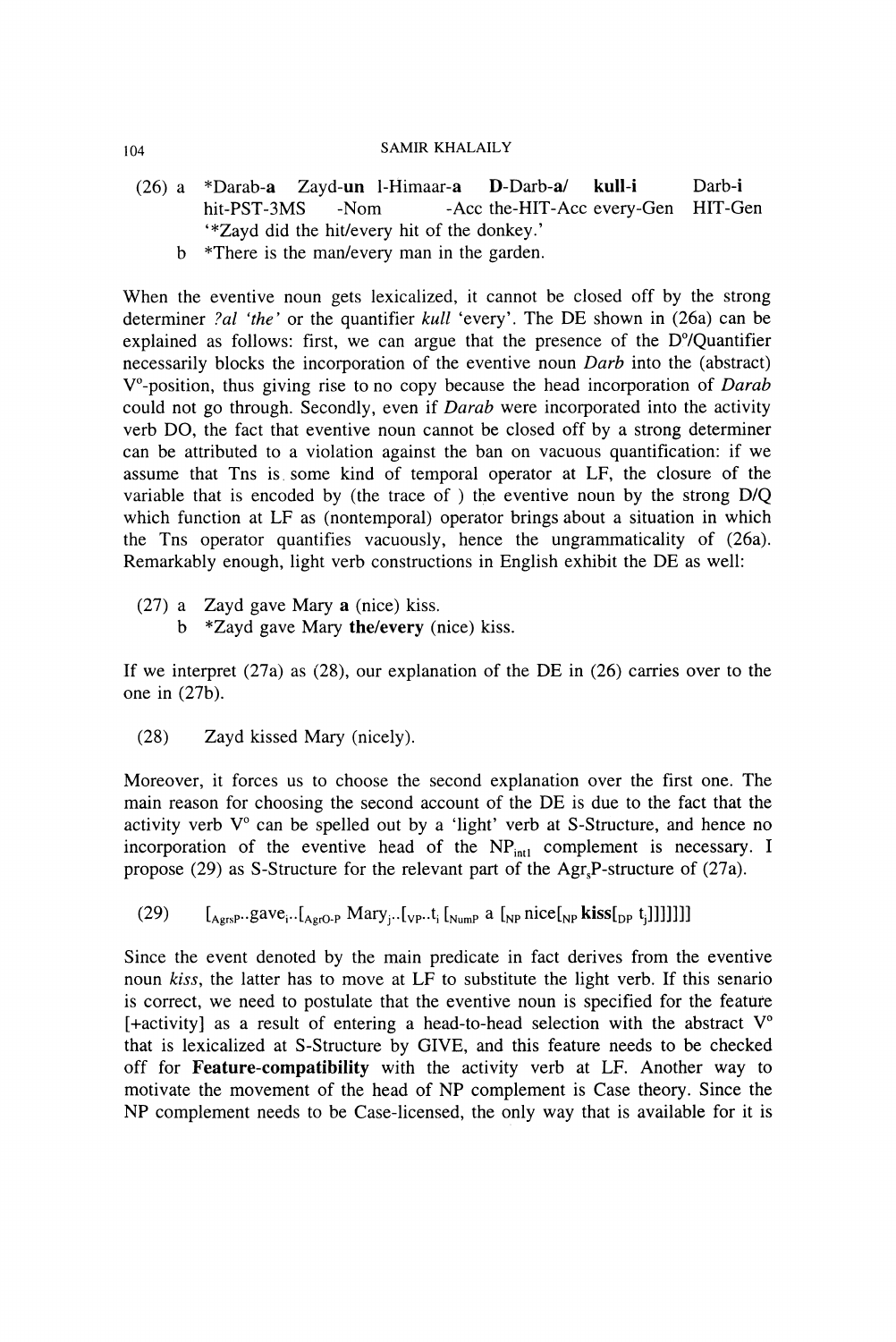head incorporation into the selecting V° at LF. Surprisingly enough, light verb construction provides an argument for the presence of the direct object in the SpecAgr<sub>o</sub>P-position at S-structure (or before SPELL OUT) in English, because if the DP<sub>int2</sub> complement *Mary* remains in situ, i.e. does not move into the SpecAgr<sub>a</sub>P-position, the string would be ungrammatical (cf.  $*Z$ ayd gave a nice kiss Mary).

*2.4. Evidence from verbal passive construction.* The last argument in favour of the VP-structure in (12) comes from the fact that the modified eventive noun can undergo passivization (or A-movement), as shown in (31).

|   | $(30)$ a Durib-a                       | Darb-un qawiyy-un |  |
|---|----------------------------------------|-------------------|--|
|   | hit-PASS-3MS HIT-Nom strong-Nom        |                   |  |
|   | 'There was hit a strong hitting.'      |                   |  |
| h | *Durib-a                               | Rafs-un qawiyy-un |  |
|   | hit-PASS-3MS HIT-Nom strong-Nom        |                   |  |
|   | 'There was hit a strong kick/kicking.' |                   |  |

Without going into the details of the derivation of verbal passives in SA, it is a remarkable fact that the modified eventive noun can occupy the Nominative Caseposition in postverbal position like any ordinary subject, SA being a VSO language. This fact supports our proposal that the complement relation within the lexical VP must contain a complement position for the eventive noun, because it may target the Nominative Structural Case-position when there is no other argument available. This fact presumably has to do with the Extended Projection Principle which requires sentences have subjects.

## *3. Conclusion*

To conclude, I believe I have shown that a Nl-analysis of the syntax of verbs in SA can at least account for the adjectival modification of the syntactic correlate (or origin) of the Davidsonian event argument in (16). The null hypothesis is that the NOVH should be universal, if our analysis is correct. One of the theoretical implications of the NOVH is that lexical verbs are not specified in the lexicon, but rather derived by a Bakerian theory of syntactic noun incorporation. The second implication is that the process involved in the derivation of denominal verb formation and unergatives in Hale and Keyser (1993: 53) should be purely *syntactic* rather than 'almost certainly *lexical'.* Given the fact that noun incorporation is necessary for the event-interpretation of action sentences, it provides an empirical argument for the existence of LF, since LF is considered to be the input for semantic interpretation within the P&P-model and LF is necessary